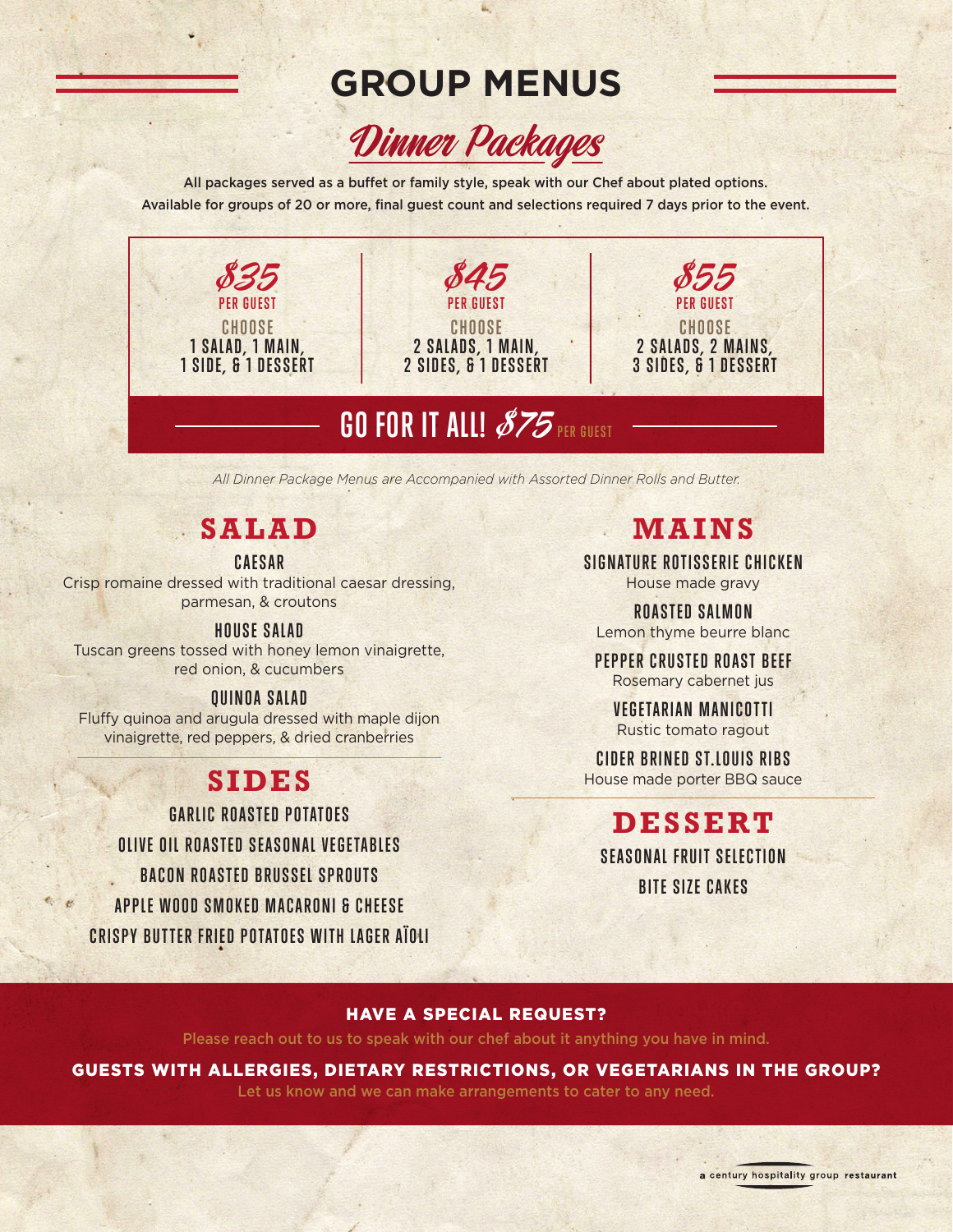## **GROUP MENUS**



Available for groups of 20 or more, final guest count and selections required 72 hours prior to the event. *All prices are per guest.*

#### **ARTISANAL MEAT BOARD 8**

4 types of cured meat, house made preserve, assorted crisps

#### **SELECT CHEESE BOARD 8**

4 varieties of cheese, house pickled vegetable, assorted crisps

### **CRUDITÉS 5**

Assorted veggies and house made ranch dip

**FRESH SELECTION OF FRUIT 6** 3 kinds of fresh fruit

**LEMON PEPPER HUMMUS 7** With pita wedges & fried falafel

Seafood Add-Ons

Available for groups of 20 or more, final guest count and selections required 7 days prior to the event. *All prices are per guest.*

#### **TUNA POKE BITES 9**

Togarashi Spiced Ahi Tuna, Yuzu Ponzu sauce, crispy wonton  *\*Minimum purchase amount of 60 pieces required*

### **HOUSE HOT SMOKED SALMON 7**

A fried caper & citrus cream cheese, house pickled red onion

### **WHITE WINE POACHED PRAWNS 9**

Lemon cocktail sauce

**HOUSE LAGER STEAMED MUSSELS 6**

Shallots, fresh herbs

a century hospitality group restaurant